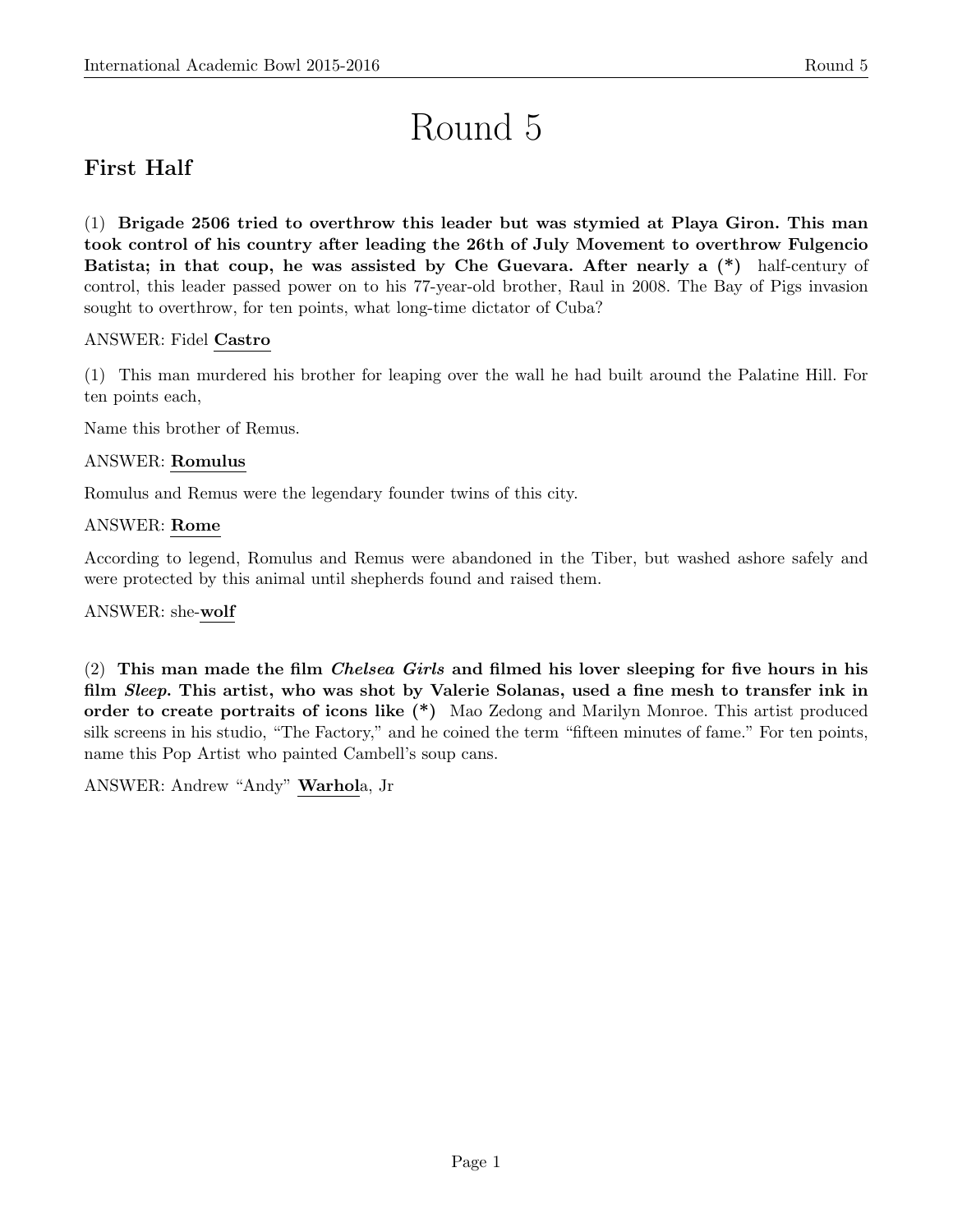(2) Two singers who work in this type of location sing "Au fond du temple saint," and Peter Grimes commits suicide in this type of location. For ten points,

Name this common operatic setting. Richard Wagner [vahg-ner's] Flying Dutchman doesn't actually fly through the air; instead, it is cursed to eternal wandering in this type of location.

ANSWER: sea or ocean (accept any description of a large body of water; water alone is acceptable; do not accept or prompt on descriptions of lakes, ponds, streams, rivers)

This composer included "Au fond du temple saint" in The Pearl Fishers, but he's more famous for composing Carmen.

### ANSWER: Georges Bizet

This composer's La mer includes movements titled "Play of the Waves" and "Dialogue of the Wind and Sea."

### ANSWER: Claude Debussy

(3) Euclid's Fourth Postulate states that all of these objects are congruent. One of these objects exists between vectors whose dot product is zero. For a triangle inscribed in a semicircle, Thales's Theorem says that one of these objects is at the vertex opposite the (\*) diameter. This type of angle is created by perpendicular lines and is guaranteed to exist in rectangles, though not rhombuses. For ten points, give this name for a ninety-degree angle.

### ANSWER: right angle

(3) There are many ways to measure distance; answer the following about some of them for ten points each.

In Euclidean geometry, the shortest distance between two points is measured along this type of object.

### ANSWER: straight line (accept line segment or ray)

This function can be used to measure distance on a number line. This operation returns a positive value, regardless of whether the input was positive or negative.

#### ANSWER: absolute value

This quantity is the distance between the starting point and the ending point without taking into consideration the path taken. This term also refers to the process of fluid being moved by the submerging of an object.

### ANSWER: displacement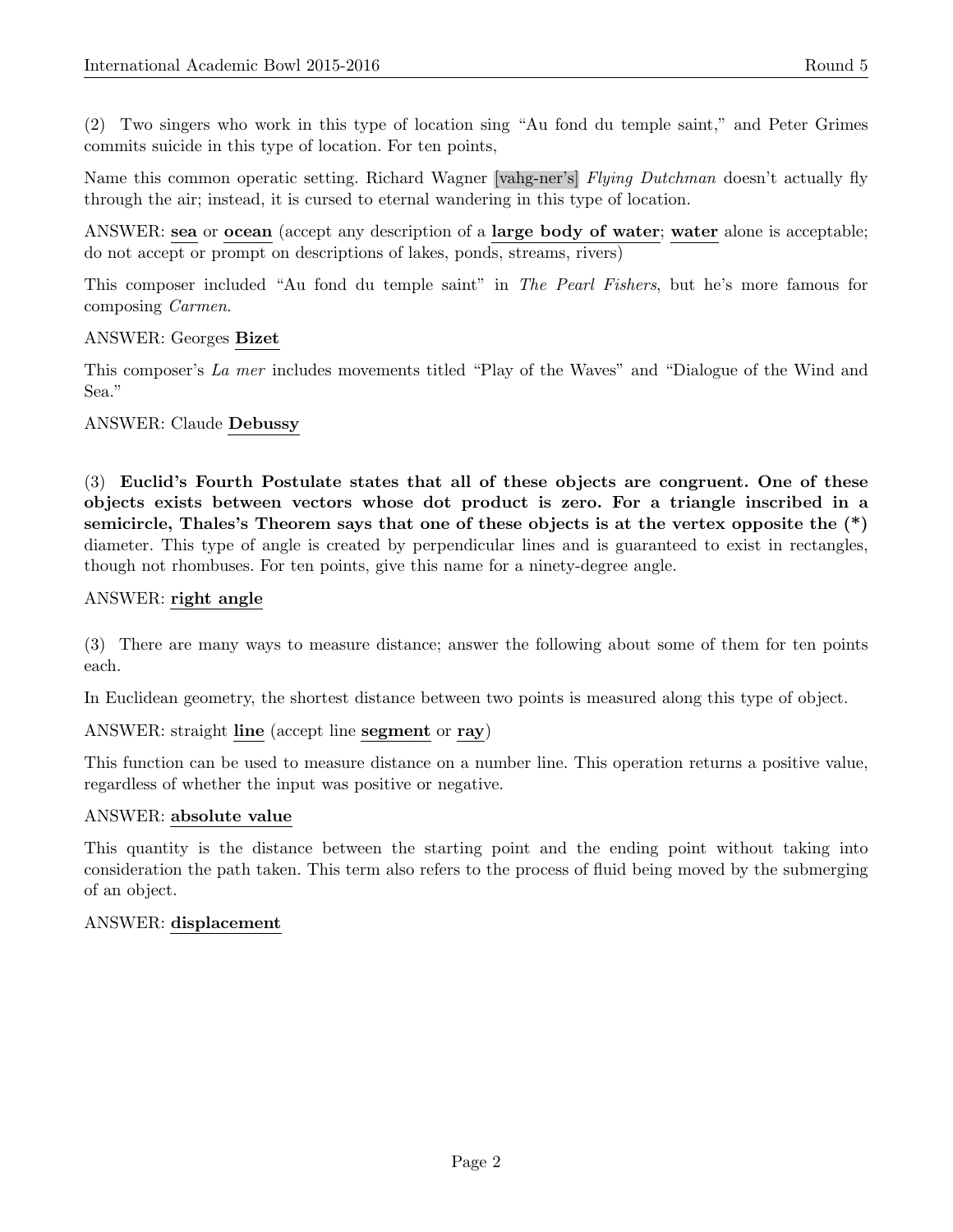(4) In this poem, as "each separate dying ember wrought its ghost upon the floor," the speaker demands the title character to "tell me truly, I implore" while asking "is there balm in Gilead?" The title creature is "Perched upon a (\*) bust of Pallas" and is asked "what thy lordly name is on the Night's Plutonian shore." The narrator of this poem is lamenting his lost Lenore, and the title bird keeps repeating "Nevermore." For ten points, name this Edgar Allan Poe poem about the title ebony bird.

## ANSWER: The Raven

(4) The fictional scholar Anthony Meredith provides footnotes to Avis Everhard's manuscript in this author's socialist novel The Iron Heel. For ten points each,

Name this American author who wrote about Humphrey van Weyden's time aboard the Ghost in The Sea-Wolf. He also described the transformation of a wolf into a domesticated dog in his novel White Fang.

#### ANSWER: John Griffith "Jack" London

Jack London's novel White Fang is often contrasted with this other novel of his, in which the dog Buck is captured and joins a wolf pack in the Yukon.

#### ANSWER: The Call of the Wild

Jack London's fascination with dogs and the Yukon also appears in this short story, in which a man traveling in the Alaskan wilderness fails to perform the title action and freezes to death while his dog runs off to a nearby campground.

#### ANSWER: To Build a Fire

(5) This city was led by two kings and five ephors. Despite being vastly outnumbered, a king of this city held off a large force of Persians at a pass called (\*) Thermopylae. Leonidas was from this city, which mandated the agoge [uh-goh-gey], a strict training regiment for all of its male citizens. For ten points, name this Greek city, a dominant land-based military power that rivaled Athens during the Golden Age of ancient Greece.

#### ANSWER: Sparta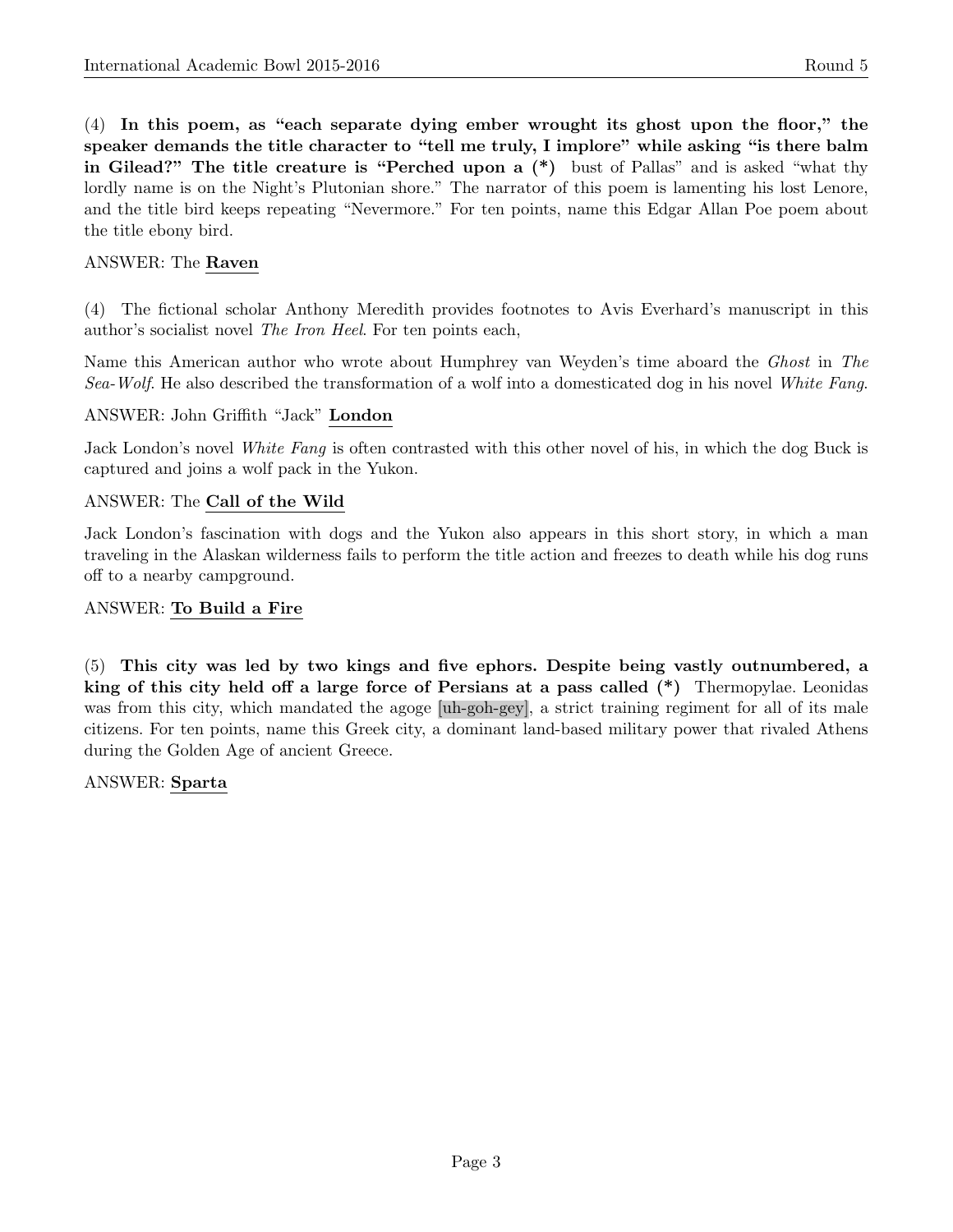(5) Panmunjom, a city on this peninsula, is the site of a Joint Security Area where two countries meet at negotiation tables that straddle the border. For ten points each,

Name this peninsula, the site of a 1950s war.

### ANSWER: Korean Peninsula

After the Korean War, this strip of land was established as a border between North and South Korea. Its name reflects the fact that, though the war hasn't ended, no fighting should take place in this region.

### ANSWER: Korean Demilitarized Zone (or DMZ)

In 1976, the Axe Murder Incident took place in the DMZ; in that event, two American soldiers were killed while doing this action. In response, the Americans launched Operation Paul Bunyan, which completed this action with the help of a ridiculous amount of air and land support.

ANSWER: cutting down a poplar tree (accept descriptions of removing a tree that blocked the South's ability to see into the DMZ)

(6) Prussian blue is a compound of this element and cyanide. Stellar fusion does not form elements heavier than nickel and this element. One of this element's oxides is the magnetic ore magnetite. This element is found at the center of the heme cofactor of  $(*)$  hemoglobin. The smelting of this element resulted in its "pig" form, which is used in the Bessemer process to form steel. For ten points, name this element whose reaction with oxygen causes it to rust.

### ANSWER: iron

(6) This phenomenon wasn't discovered until the late 19th century, and wasn't fully confirmed until pilots in the inter-war period noticed a significant difference between the air speed and ground speed. For ten points each,

Name these fast-moving currents of air high above the Earth's surface.

#### ANSWER: jet stream

This force contributes to the development of the jet stream. This fictitious force deflects objects that move in a rotating system, but doesn't actually have any effect on the direction that toilet water flushes.

#### ANSWER: Coriolis force or effect

The Coriolis force is considered "fictitious" because depending on the observer's point of view, it may or may not be observed. This term refers to that point of view or basis for understanding motion. For example, a passenger in a moving train sees buildings as "moving backward" because they are using a different one of these mindsets.

ANSWER: reference frame (or frame of reference; accept additional information)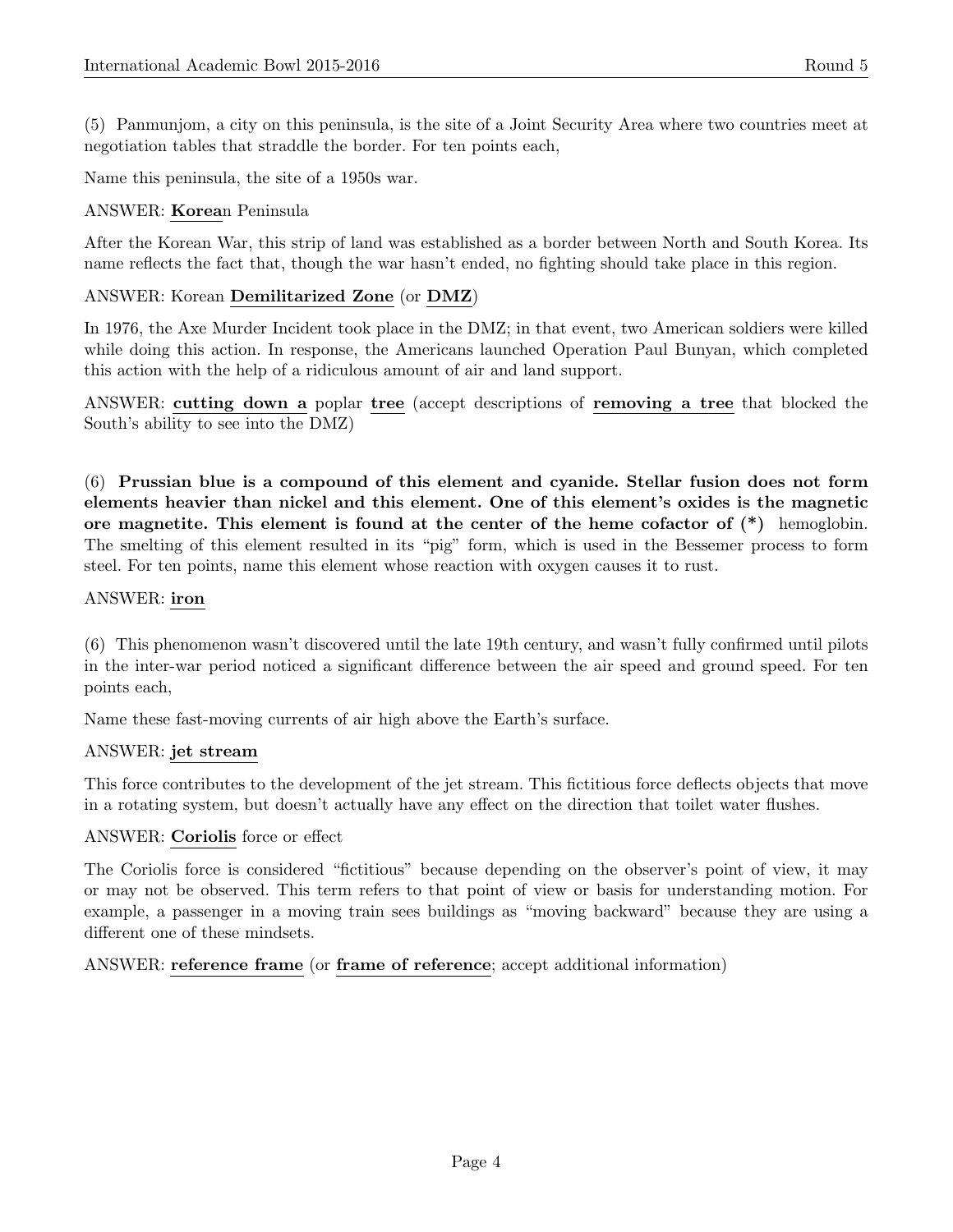(7) Frank Grimes described this building as a palace while attending a lobster dinner party here. George Bush and Gerald Ford once moved in across the street from this house, which once stored an Olmec head in the basement and whose backyard treehouse annually becomes a (\*) Treehouse of Horror. Ned Flanders technically owns and rents out this building at 742 Evergreen Terrace in Springfield. For ten points, name this 4-bed, 3-bath building in which Maggie, Bart, and Homer live.

ANSWER: the Simpson's house (accept synonyms for house; accept 742 Evergreen Terrace before mentioned)

(7) Kids these days do nothing but play on their smartphones! Answer some questions about what your aunts and uncles probably think you're doing when you're really studying for quizbowl for ten points each.

The title avians are flung at pigs in increasingly elaborate fortifications in this game. Somehow, they made a movie about this game; you're playing this tournament instead of seeing it, so good work!

# ANSWER: Angry Birds (accept The Angry Birds Movie)

This military strategy game developed by Machine Zone is one of the highest-grossing apps in recent years, despite being criticized for its heavy use of in-app purchases. It has been heavily promoted with TV ads featuring Kate Upton and Mariah Carey.

# ANSWER: Game of War: Fire Age

This game involves collecting Chairman Meow, Joe DiMeowgio, and Tubbs, cats who show up in your yard to play with yarn and eat kibble. Lauded for its laid-back gameplay, it has been downloaded over 10 million times.

ANSWER: Neko Atsume: Kitty Collector

# Sixty Second Rounds

The categories are ...

- 1. Presidents and Literature
- 2. United States Navy
- 3. Water Cycle
- 4. Greek Goddesses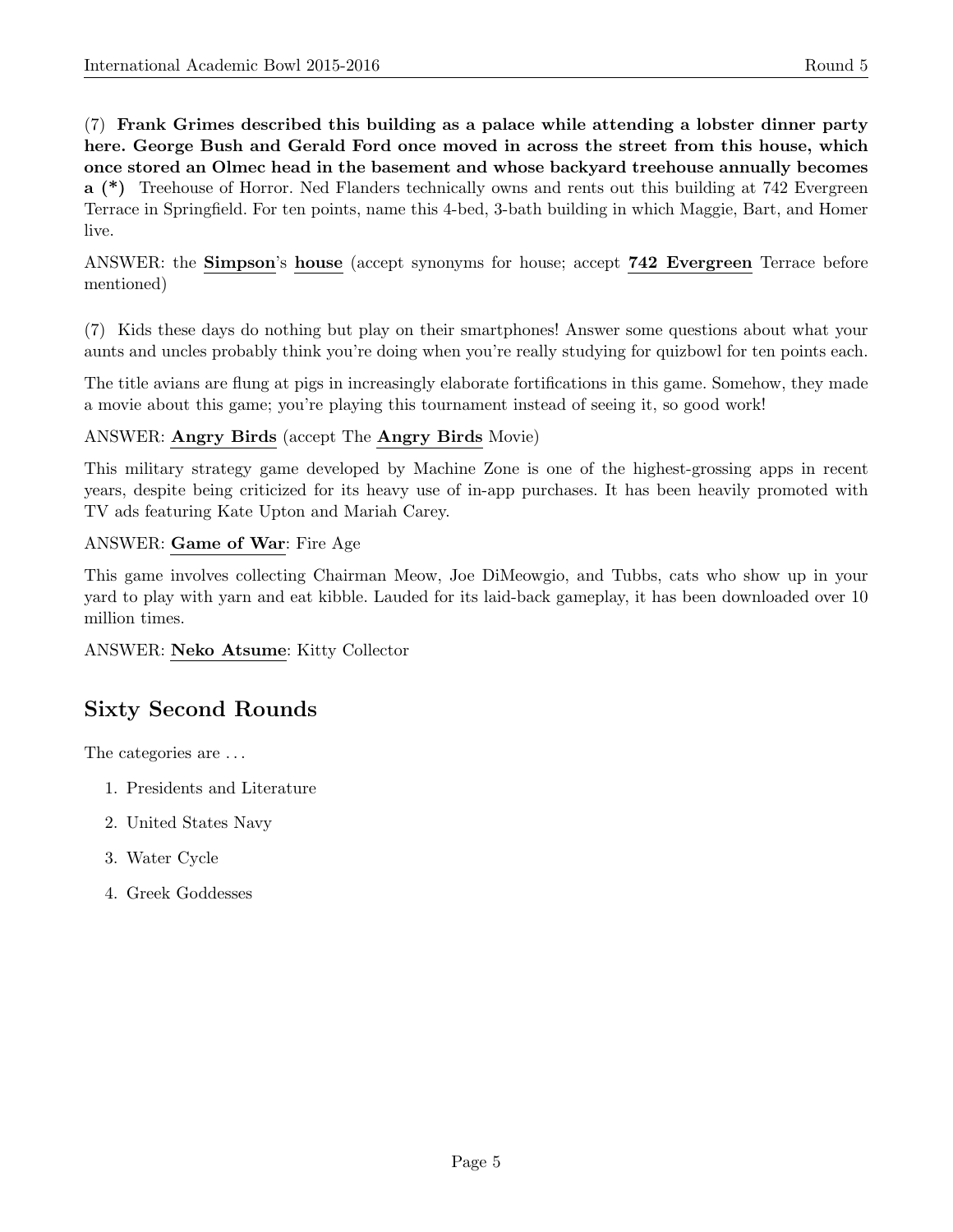PRESIDENTS AND LITERATURE

What president or author...

(1) wrote about the title character sleeping for twenty years and therefore being unaware that George Washington is president in "Rip Van Winkle?"

# ANSWER: Washington Irving

(2) said "Ask not what your country can do for you, ask what you can do for your country" after Robert Frost read "The Gift Outright" at his inauguration?

ANSWER: John F(itzgerald) Kennedy (or JFK)

(3) heard Maya Angelou's "On the Pulse of Morning" during his inauguration after defeating Ross Perot and George H.W. Bush?

ANSWER: Bill Clinton (or William Jefferson Clinton)

(4) wrote about the death of Abraham Lincoln in his poem "When Lilacs Last in the Dooryard Bloom'd?"

# ANSWER: Walter "Walt" Whitman

(5) wrote a two-volume biography of Abraham Lincoln and the poem "Chicago?"

# ANSWER: Carl Sandburg

(6) was an 18th century African-American poet who wrote "To His Excellency, George Washington?"

# ANSWER: Phillis Wheatley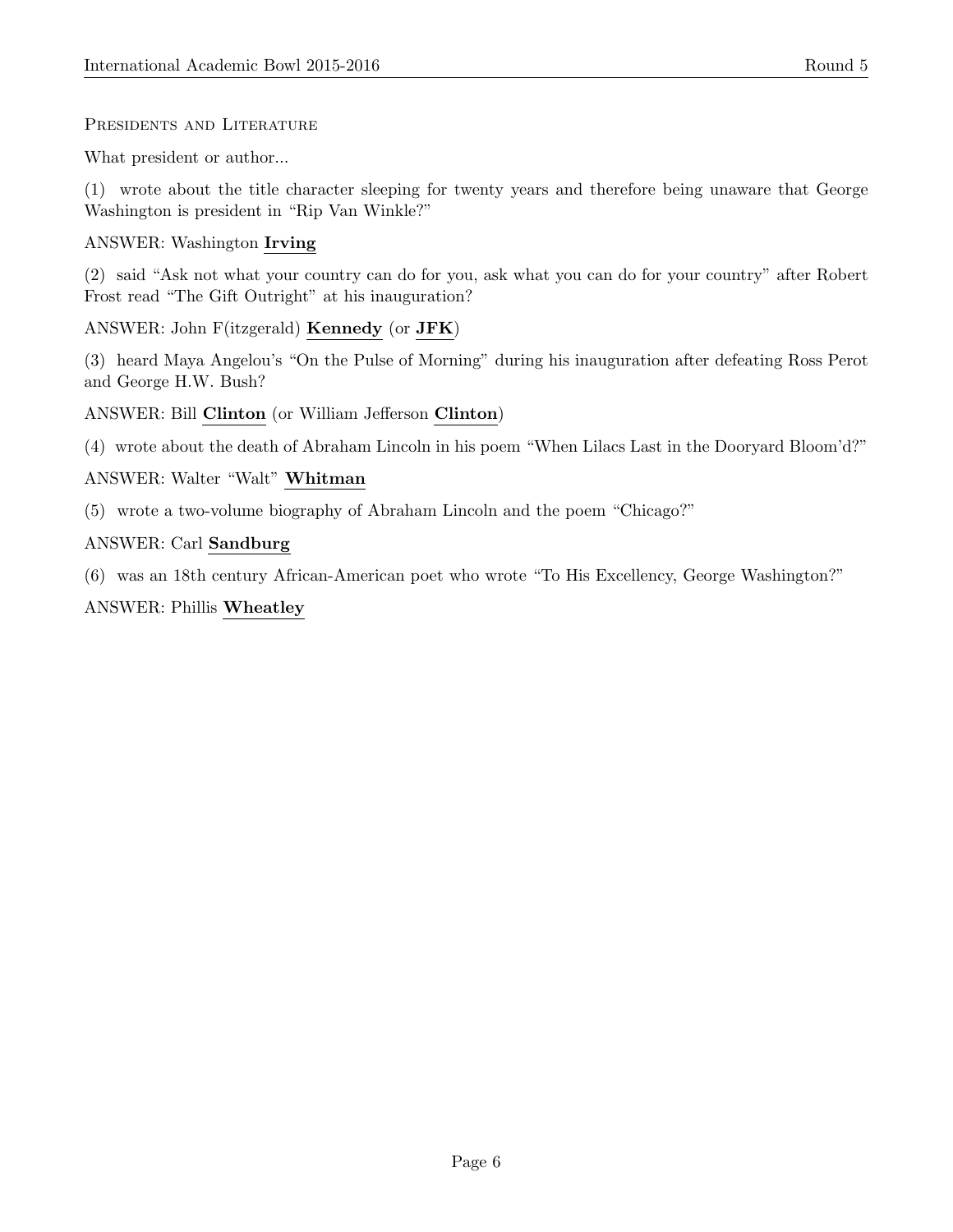## UNITED STATES NAVY

Name the...

(1) President who ordered the Great White Fleet to circumnavigate the world. This former Assistant Secretary of the Navy led the Rough Riders.

## ANSWER: Theodore Roosevelt (prompt on Roosevelt)

(2) Country whose ports were opened by Matthew Perry with the Treaty of Kanagawa.

# ANSWER: Japan

(3) 1812 battle, fought on a Great Lake, whose battle report stated "we have met the enemy and they are ours."

### ANSWER: Battle of Lake Erie (accept Battle of Put-in-Bay)

(4) Ship, nicknamed "Old Ironsides," that currently sits in Boston Harbor as a museum.

# ANSWER: USS Constitution

(5) Battleship sunk at Pearl Harbor that now lies under a floating memorial.

# ANSWER: USS Arizona

(6) Captain who stated "I have not yet begun to fight" at the Battle of Flamborough Head.

ANSWER: John Paul Jones (accept either underlined name)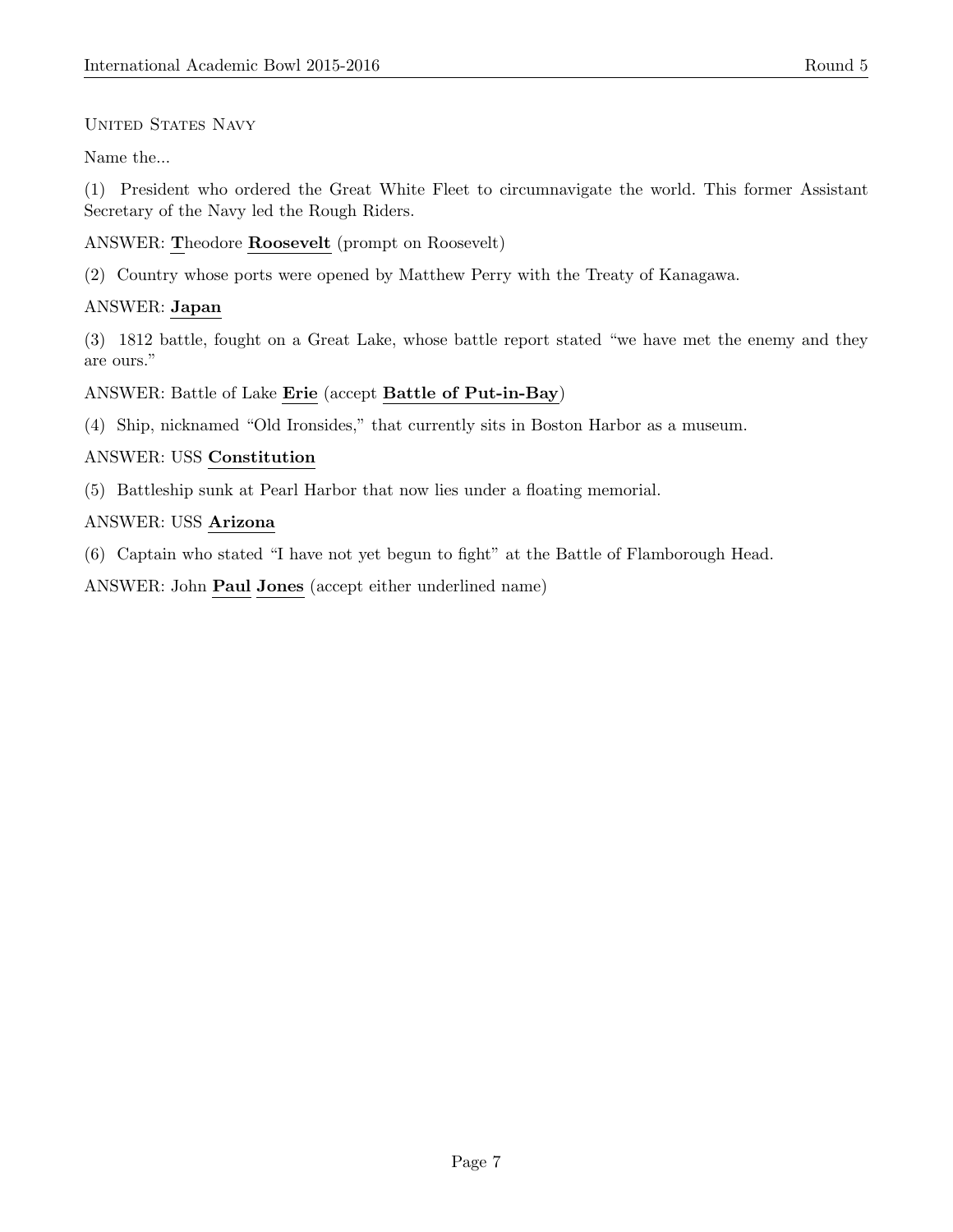# WATER CYCLE

Name the...

(1) Term for any water falling from the sky, including rain and snow.

# ANSWER: precipitation

(2) Phase change from liquid water to water vapor, as normally happens in lakes.

ANSWER: evaporation (do not accept boiling)

(3) Type of corrosive rain, whose pH is lower than 7.

# ANSWER: acid rain

(4) Underground reservoirs of water within rock, into which artesian wells can be dug.

# ANSWER: aquifers

(5) Process of plants releasing water vapor through their stomata.

# ANSWER: transpiration

(6) Reverse phase change of sublimation, in which water vapor directly becomes ice.

ANSWER: deposition (prompt on desublimation)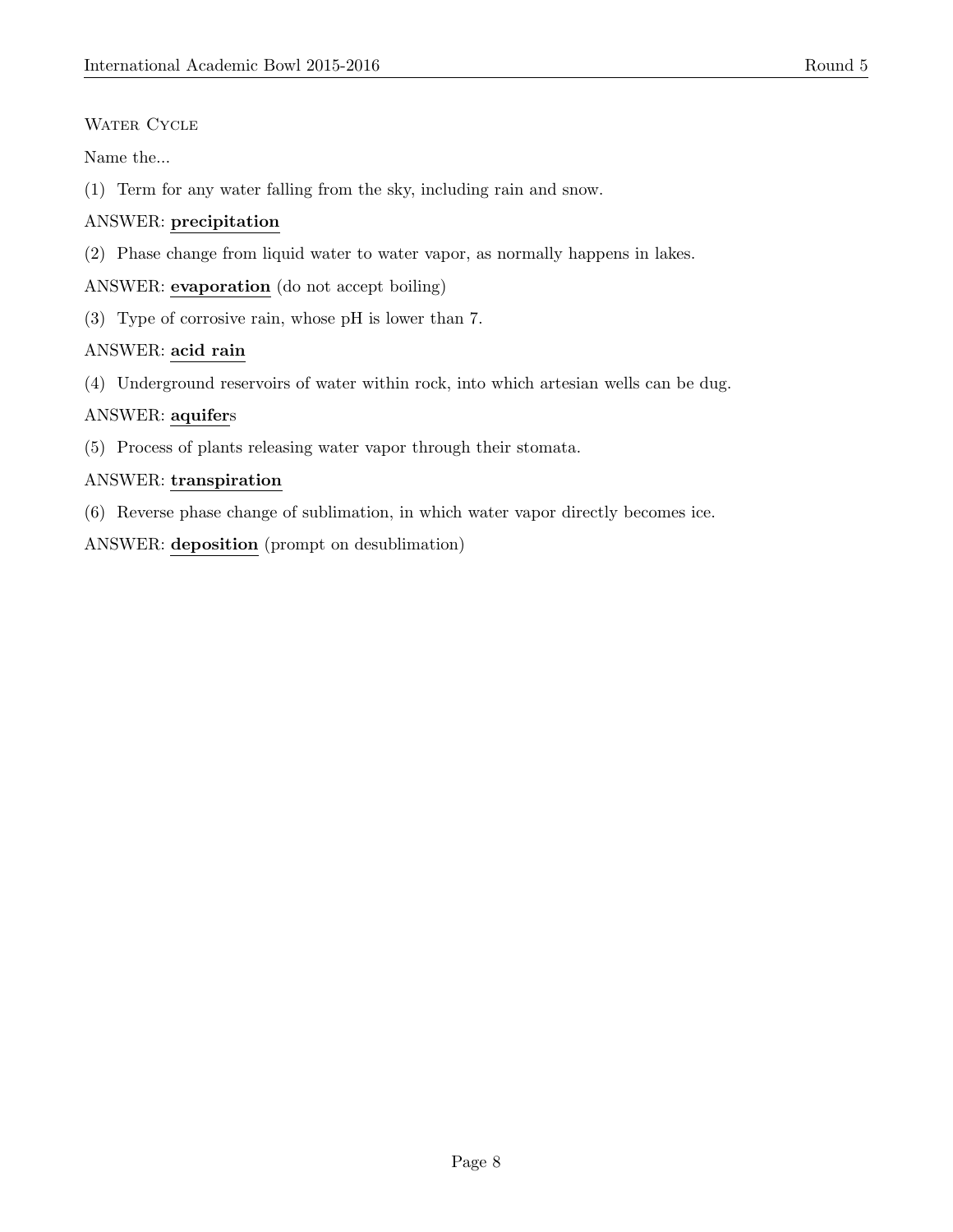## GREEK GODDESSES

Name the Greek goddess who was...

(1) the jealous wife of Zeus and queen of the Olympians.

# ANSWER: Hera

(2) kidnapped from her mother, Demeter, by Hades.

### ANSWER: Persephone

(3) the huntress sister of Apollo.

#### ANSWER: Artemis

(4) the goddess of home and hearth, whose Roman cognate was Vesta.

### ANSWER: Hestia

(5) the personification of the earth and wife of Uranus.

### ANSWER: Gaia

(6) the mother of Zeus and wife of Cronus.

### ANSWER: Rhea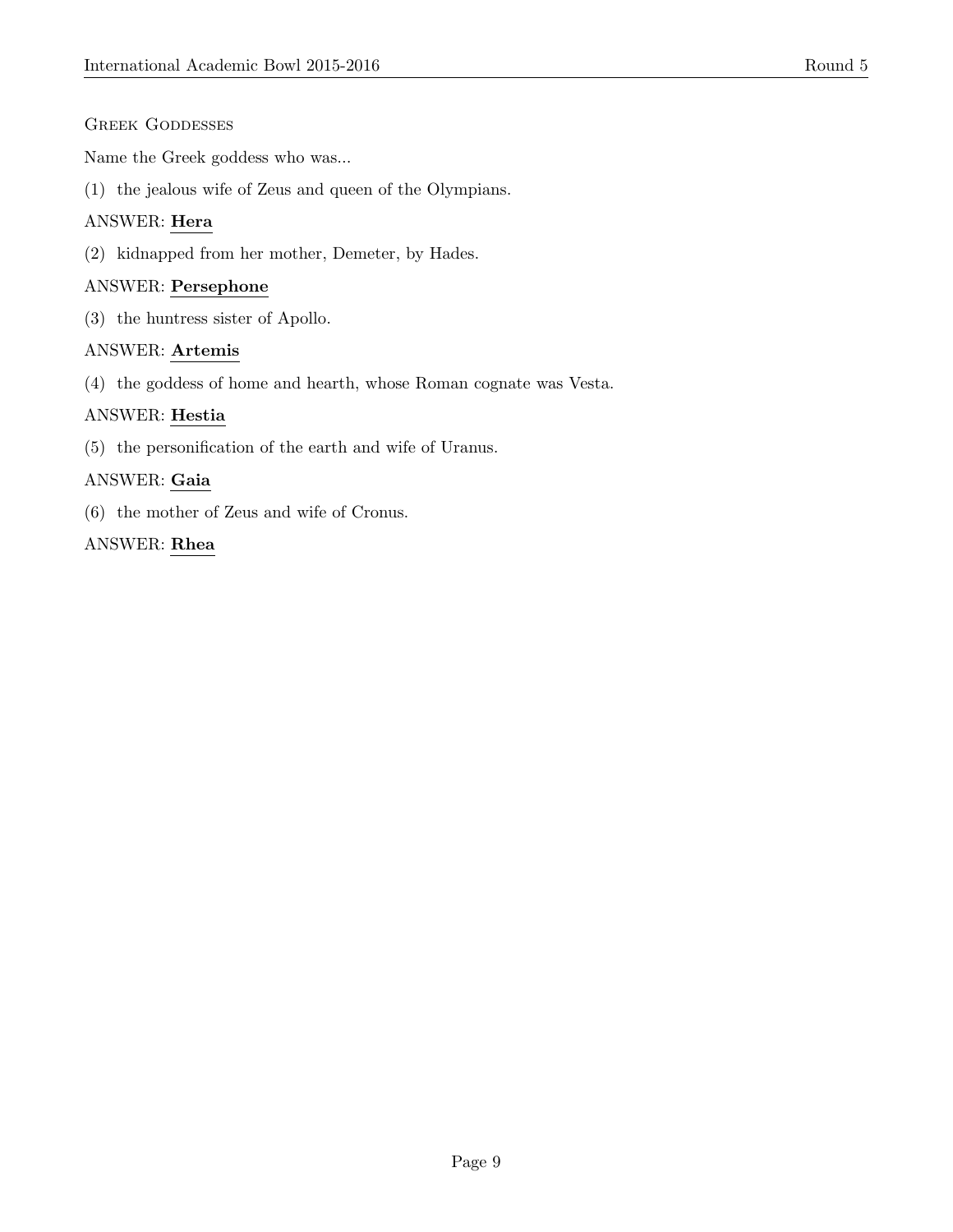# Second Half

(8) This autosomal recessive disease is caused by a mutation in the CFTR gene. Many patients with this disease cannot digest food easily, causing slowed growth. The mutation that causes this disease is a deletion of phenylalanine, leading to a dysfunctional or missing chloride ion channel. Membranous sacs burst in this disease and form scar tissue. (\*) Genetic testing or a sweat test can diagnose, for ten points, what disease characterized by thick mucus in the lungs?

#### ANSWER: cystic fibrosis

(8) Magnets can attract or repel each other depending on their orientation. For ten points each,

This term refers to the north and south ends of a magnet. A magnet cannot have a single one of these.

#### ANSWER: poles

This navigation device has a needle whose north pole points towards Earth's southern magnetic pole, which is the geographic north pole.

#### ANSWER: compass

This scientist names the unit of magnetic field strength.

#### ANSWER: Nikola Tesla

(9) In this novel, a servant is taught to speak only in hand signals and is named Grimaud. A fleur-de-lys [flyoor duh LEE] is discovered on one character's shoulder in this novel, in which Queen Anne has a secret relationship with the Duke of Buckingham. The title characters of this novel oppose the (\*) Comte de Rochefort and Milady de Winter, two agents of Cardinal Richelieu [ree-sheh-LOO]. For ten points, name this Alexandre Dumas [doo-MAH] novel in which D'Artagnan [dar-tan-YAN] suggests Athos, Porthos, and Aramis use the motto "All for one and one for all!"

#### ANSWER: The Three Musketeers

(9) In a speech in this play, the title character wishes that his "too too solid flesh would melt, thaw, and resolve itself into a dew." For ten points each,

Name this Shakespearean play, in which the title Prince of Denmark ponders whether it is better "to be, or not to be."

#### ANSWER: The Tragedy of Hamlet, Prince of Denmark

Hamlet's "to be or not to be" speech expresses the despair he feels at having to prove the guilt of Claudius, the second husband of this woman, who is Hamlet's mother.

#### ANSWER: Queen Gertrude

At the beginning of the play, Hamlet has returned to this castle, the home of Gertrude and Claudius and the setting of most of the play.

### ANSWER: Elsinore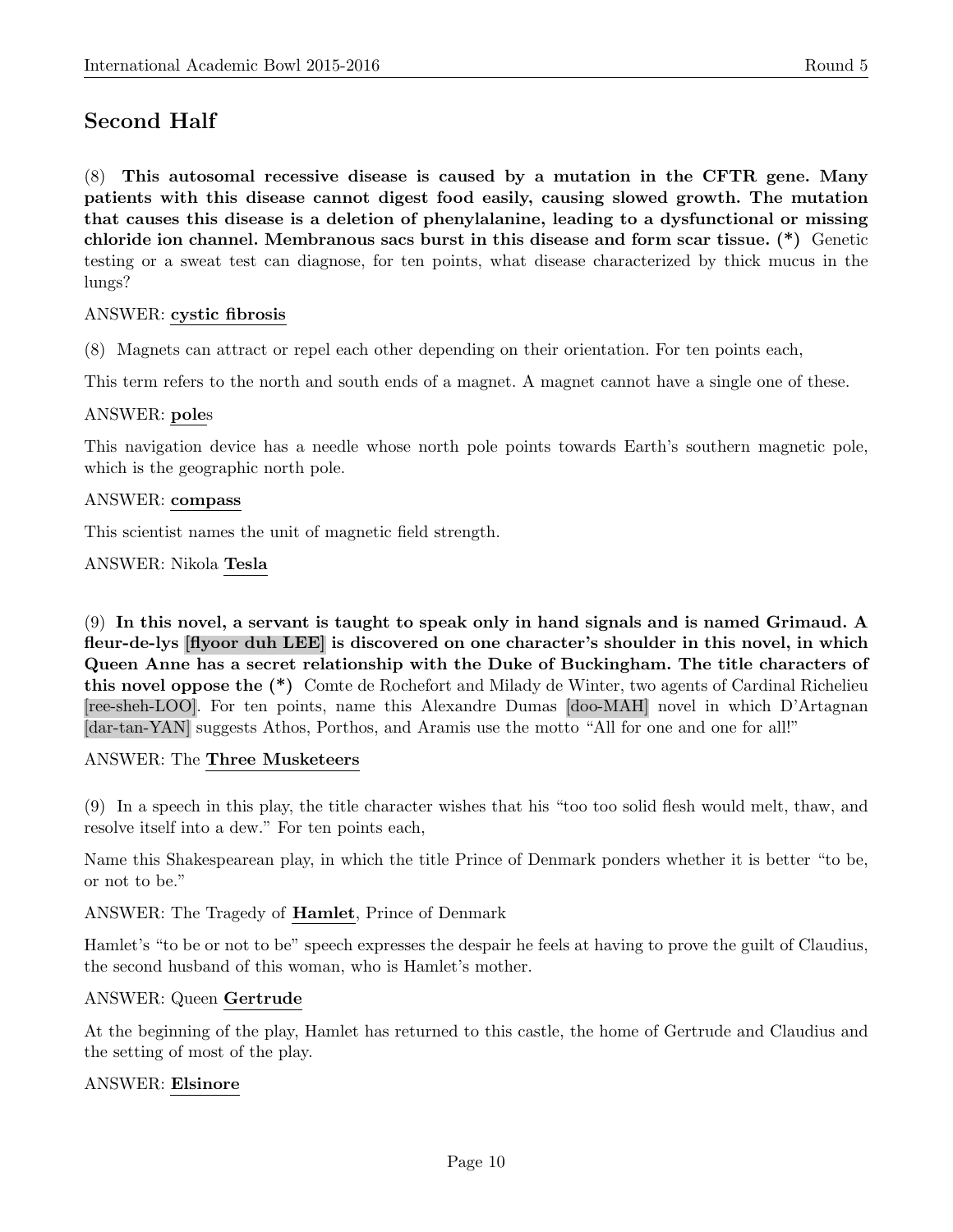(10) This city did not elect a mayor until Ken Livingstone took the post in 2000; Livingstone was twice defeated by its second mayor, who is planning on giving up his U.S. citizenship. In 2016, Zac Goldsmith lost in a minor landslide to a lawyer who, in becoming this city's mayor, became the first (\*) Muslim mayor of a major Western city. Sadiq Khan replaced Boris Johnson as the mayor of, for ten points, what city that hosted the 2012 Summer Olympics on the Thames River?

# ANSWER: London

(10) This thinker argued that five basic relationships, like parent to child and ruler to subject, must be carried out with consideration and kind treatment. For ten points each,

Name this Chinese philosopher of the Spring and Autumn period, who mentored Mencius and advocated filial piety, or respect for one's elders.

### ANSWER: Confucius (or Kong Fuzi)

The Four Books of Confucian thought include Great Learning, Doctrine of the Mean, Mencius, and this collection of Confucian speeches.

#### ANSWER: Analects (or Lunyu)

This classic text includes a series of 64 hexagrams used in divination. Confucius wrote a commentary on this text called the Ten Wings.

#### ANSWER: I Ching (or Book of Changes)

(11) This son of Manoah tied flaming torches to foxes' tails to get revenge on his father-inlaw, and he murdered thirty men after they answered this man's riddle about honeybees in a lion's carcass. This biblical figure killed a thousand men with a (\*) donkey's jawbone. He was killed when he toppled the pillars holding up the house where he was imprisoned after his hair was cut off by a Philistine woman. For ten points, name this biblical strongman whose strength was sapped by Delilah.

ANSWER: Samson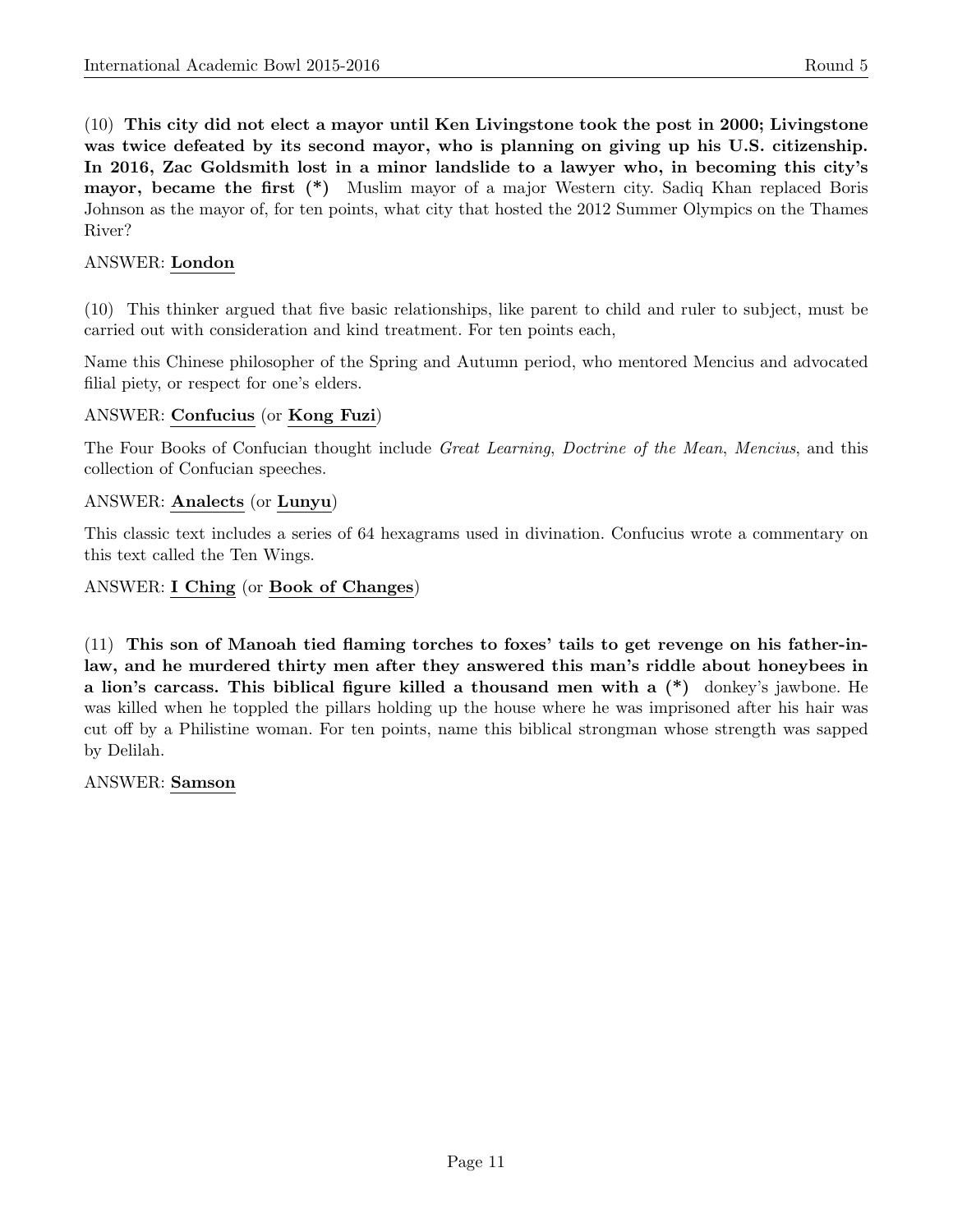(11) This man's name means swollen feet, since after his birth his ankles were pierced and tied together so he could not crawl. For ten points each,

Name this mythical ancient Greek man who blinded himself after discovering that he had killed his father and married his mother.

### ANSWER: Oedipus

Oedipus eventually became the king of this city, which was founded by Cadmus. A dispute over who should rule this city led Oedipus' son Polynices to lead seven warriors to attack it.

#### ANSWER: Thebes

Oedipus saved the city of Thebes by answering this creature's riddle of "What walks on four feet in the morning, two in the afternoon and three at night?" These creatures have the head of a human and the body of a lion, and one is depicted in a large statue at Giza.

### ANSWER: Sphinx

(12) Irene, a scientist with this surname, won the 1935 Nobel in Chemistry for her discovery of induced radioactivity. Henri Becquerel shared the 1903 Nobel in Physics with two scientists with this surname for their work on radioactivity. One of those two scientists named the element (\*) polonium after her home country, and was the discoverer of both polonium and radium. For ten points, name this surname shared by chemists Pierre and Marie.

### ANSWER: Curie (accept Marie Curie, Irene Curie, or Pierre Curie)

(12) In 2010, researchers announced that Torosaurus might be the mature form of this dinosaur, rather than a separate species. For ten points each,

Name this plant-eating dinosaur whose name is, understandably, derived from the Greek for "three horns."

#### ANSWER: Triceratops

Triceratops and its common predator, T. rex, lived in this time period that followed the Triassic and Jurassic.

#### ANSWER: Cretaceous Period

T. rex is a member of this group of mostly carnivorous, three-toed dinosaurs. In addition to T. rex, this group includes Ornithomimus.

#### ANSWER: therapods

(13) Bessus killed a leader who had been vanquished by this man's army at Gaugamela. This man went to his deathbed shortly after a drinking party with Medius. His last words bequeathed his kingdom "to the strongest;" to that end, the Diadochi, this man's (\*) generals, fought a series of wars dividing his lands after his death in 323 BC in Babylon. For ten points, name this general who defeated Darius III and conquered Persia as the ruler of Macedon, a "Great" ruler who never lost a battle.

#### ANSWER: Alexander the Great (or Alexander III of Macedon)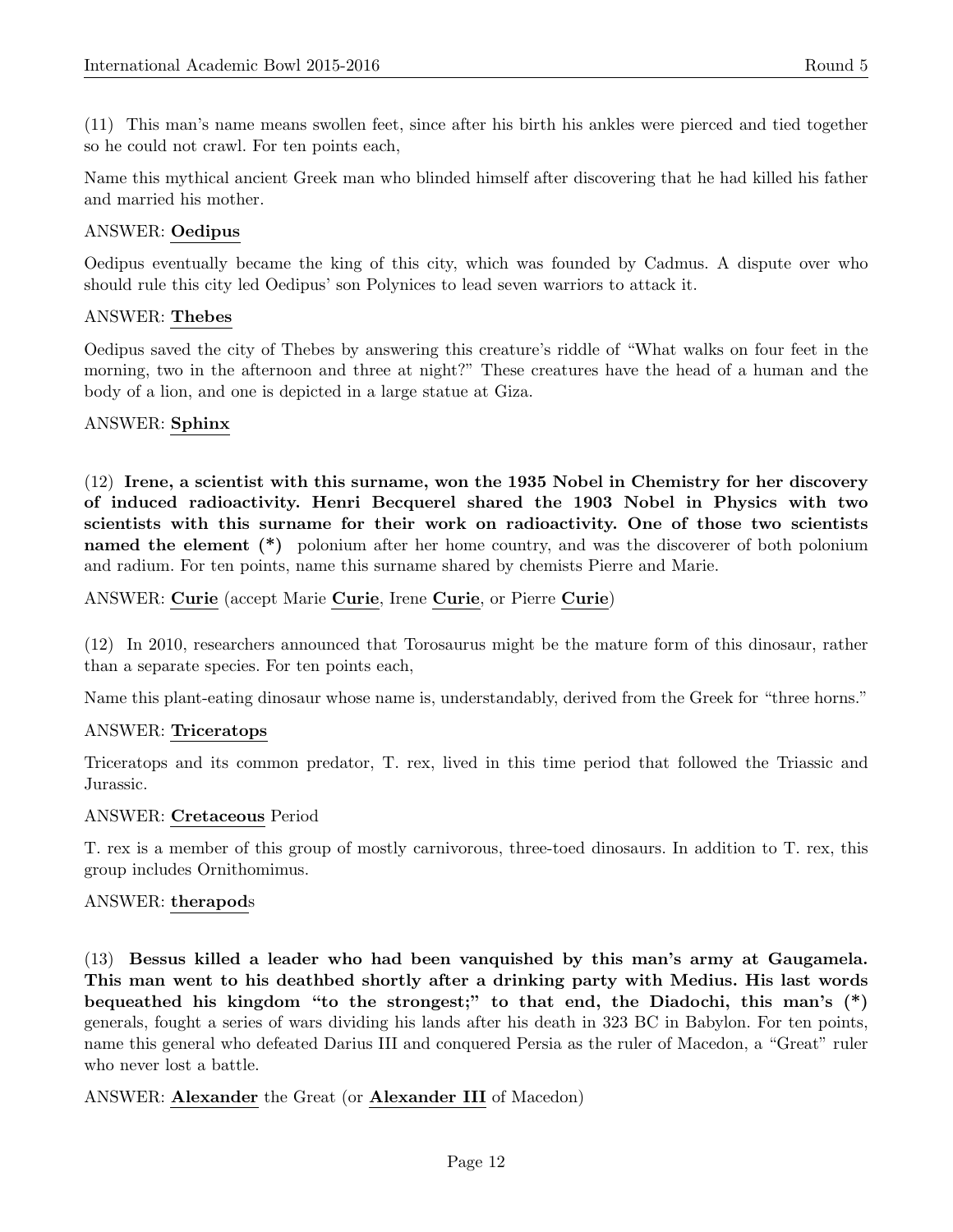(13) The bulk of this document consists of accusations that one person did things like "quartering large bodies of armed troops among us." For ten points each,

Name this document that was adopted on July 4th, 1776, creating a new country in North America.

### ANSWER: The United States Declaration of Independence

The Declaration of Independence was signed in this city's Independence Hall. A decade later, this city hosted the Constitutional Convention.

#### ANSWER: Philadelphia

Prior to the signing of the Declaration of Independence, a petition named for this symbol of peace was promoted by moderates, like John Dickinson, who wanted to reconcile with the king

### ANSWER: olive branch (accept Olive Branch Petition)

(14) One character in this play tries to convince another that he is sinful, but relents and tells him that Siward will be leading an army that later causes Birnam Wood to come to Dunsinane, fulfilling a prophecy summoned by the (\*) Weird Sisters. This play's protagonist is made Thane of Glamis and kills King Duncan before being beheaded by Macduff. For ten points, name this Shakespearean tragedy about a Scottish regicide.

ANSWER: The Tragedy of Macbeth

(14) Answer some questions about imaginary animals, for ten points each.

In this country, turtles and fish are forms that dragons can take. A dragon is a yang and contrasts with and complements a yin phoenix in this country's mythology.

### ANSWER: China (or Zhong'guo)

This "Chinese Siamese cat" is part of a royal family of cats who have the ability to write calligraphy with their tails in a series of children's books by Chinese-American author Amy Tan, which were adapted into a PBS series.

#### ANSWER: Sagwa

This Amy Tan novel for adults follows episodes in the lives of four Chinese-American immigrant families and begins when Jing-Mei Woo sits in for her late mother at the title group's mahjong game.

### ANSWER: The Joy Luck Club